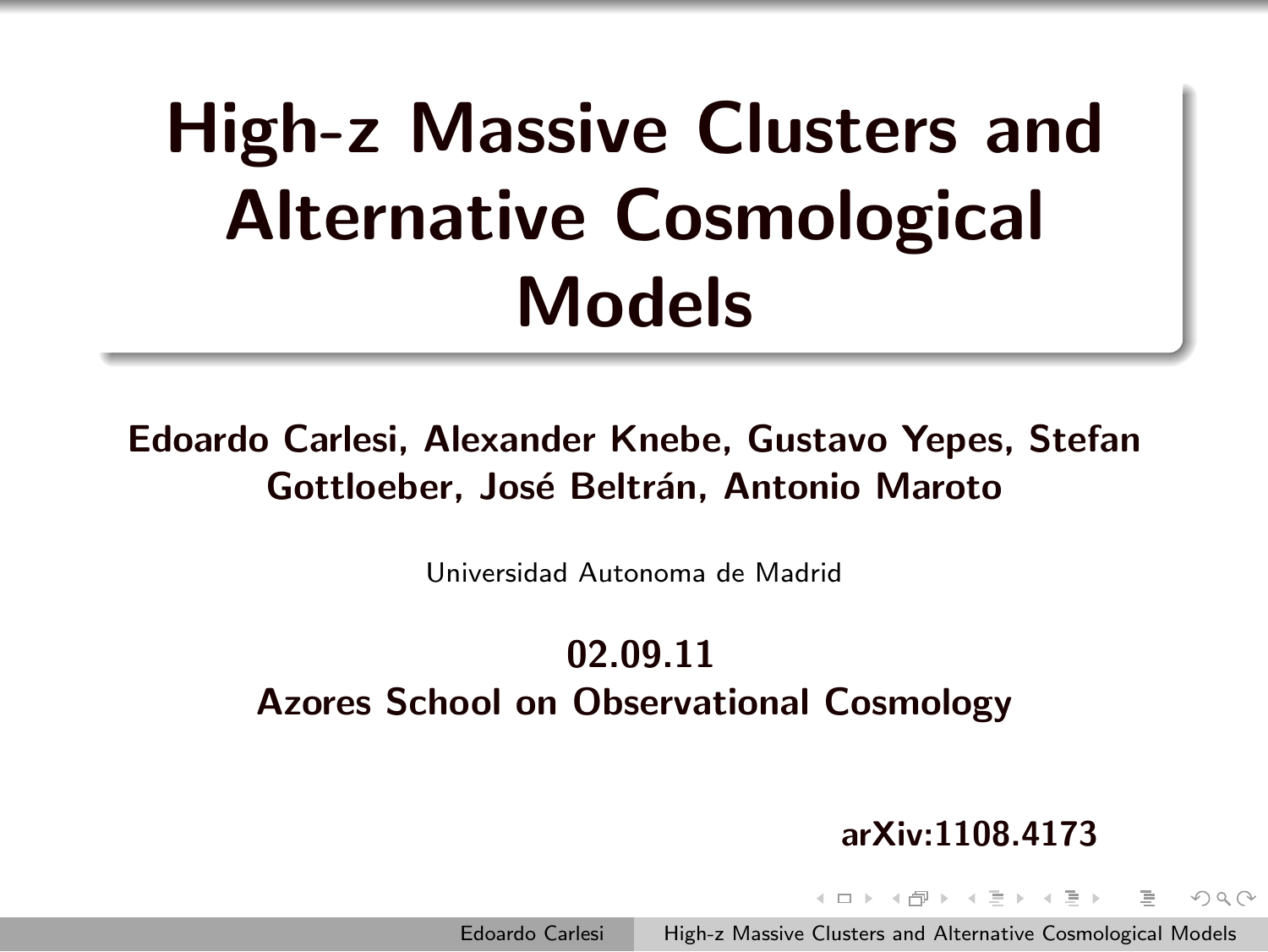- General idea and technique
- ΛCDM vs. VDE: some results
- Final remarks

 $\left\{ \begin{array}{ccc} 1 & 0 & 0 \\ 0 & 1 & 0 \end{array} \right. \times \left\{ \begin{array}{ccc} 0 & 0 & 0 \\ 0 & 0 & 0 \end{array} \right. \times \left\{ \begin{array}{ccc} 0 & 0 & 0 \\ 0 & 0 & 0 \end{array} \right. \times \left\{ \begin{array}{ccc} 0 & 0 & 0 \\ 0 & 0 & 0 \end{array} \right. \times \left\{ \begin{array}{ccc} 0 & 0 & 0 \\ 0 & 0 & 0 \end{array} \right. \times \left\{ \begin{array}{ccc} 0 & 0 & 0 \\ 0 & 0 & 0 \end$ 

 $OQ$ 

Ξ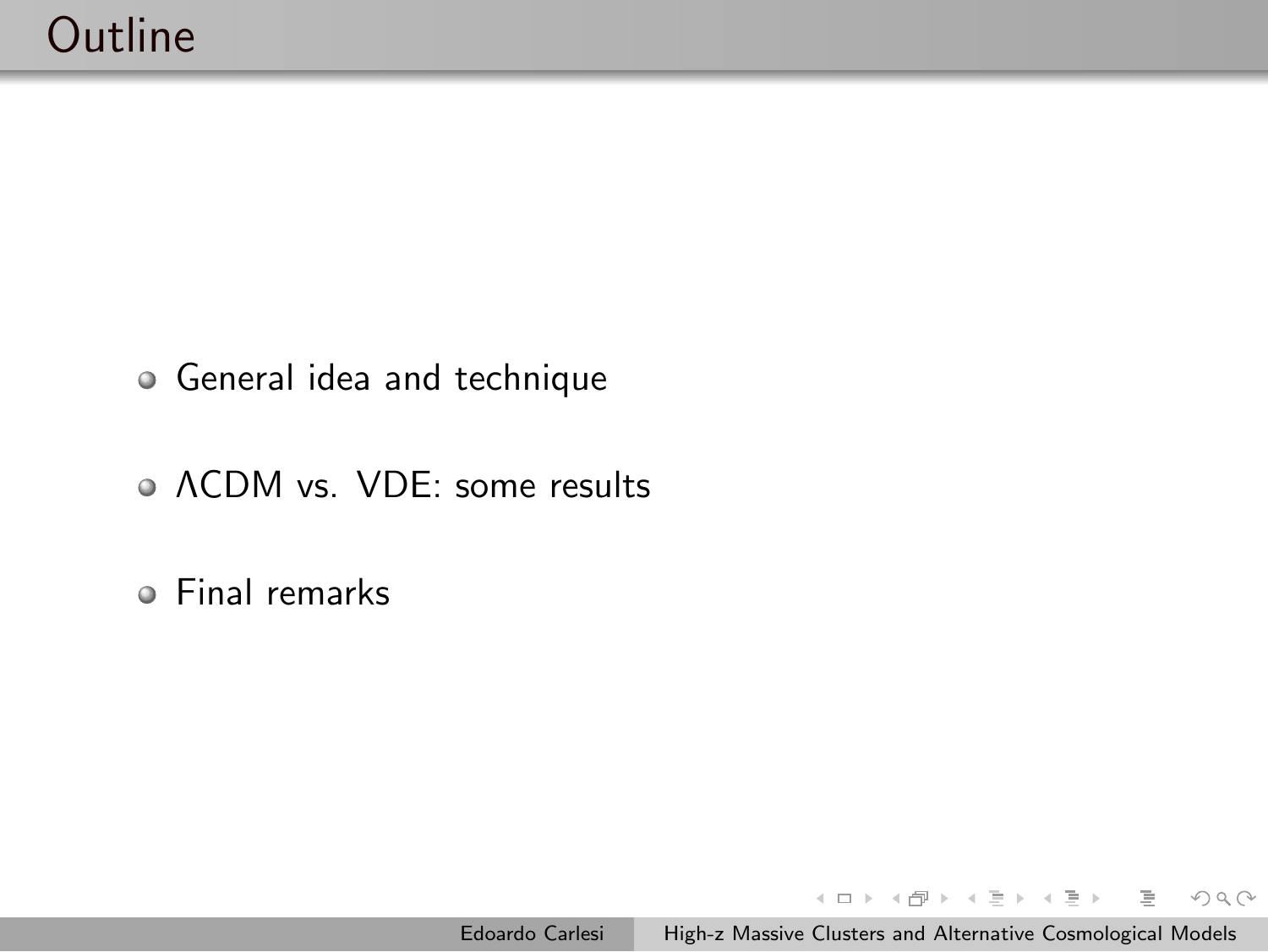- Using high-z galaxy clusters to constrain cosmology is a recent idea
- For instance:

Coupled dark energy [Baldi, Pettorino 2010],

Non gaussianity [Hoyle, Verde, Jimenez 2011],

Vector dark energy [Carlesi et al. 2011]

...and many more (sorry if I didn't mention your work!)

イロト イ押 トイヨ トイヨト

 $OQ$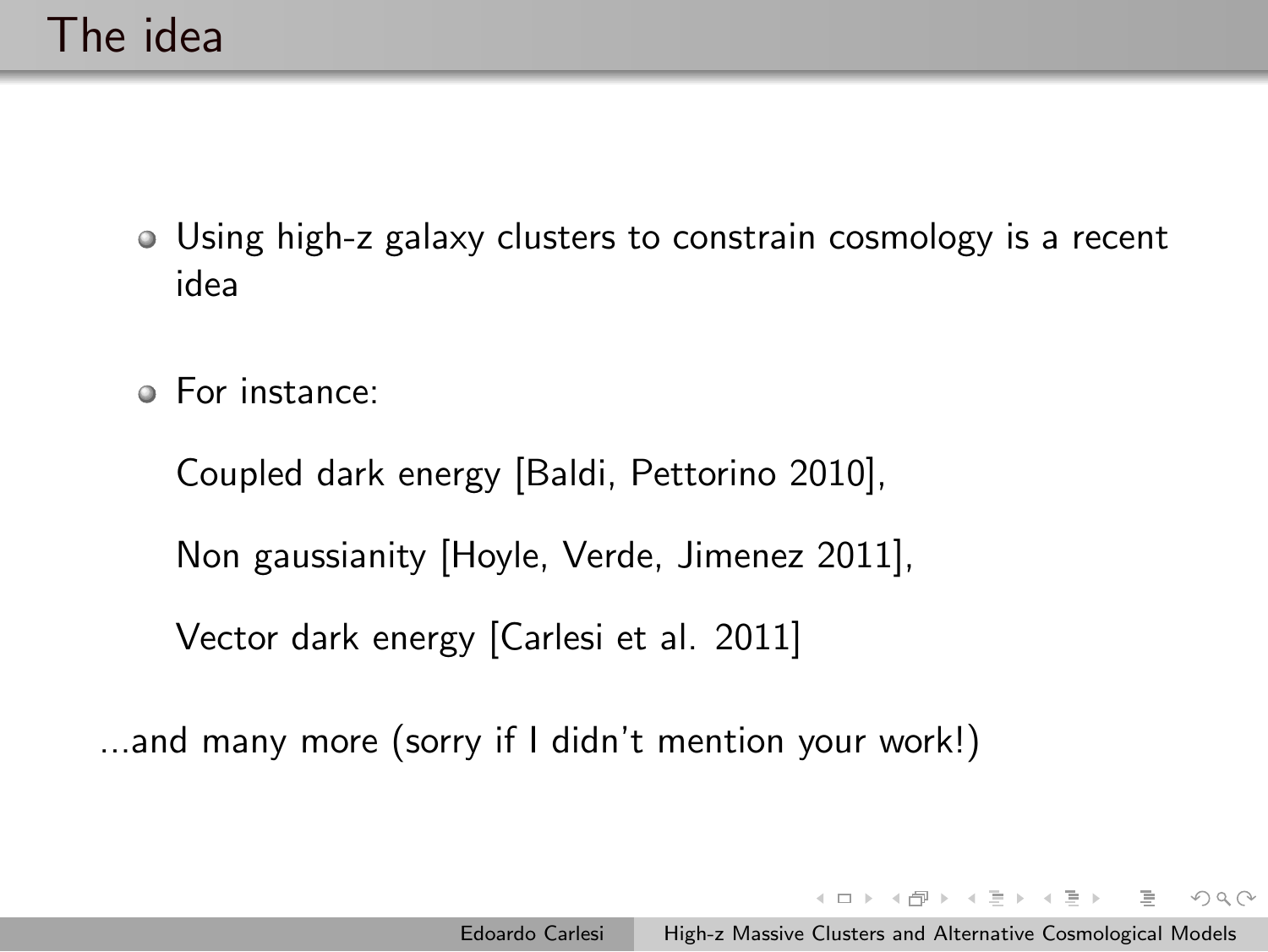### Current observations

- $\bullet$  XMMU J2235.3-2557 (z = 1.38, M = 7.3 × 10<sup>14</sup>M<sub>☉</sub>), [Jee et al. 2009]
- **SPT-CL J0546-5345 (** $z = 1.07$ **,**  $M = 7.95 \times 10^{14} M_{\odot}$ **),** [Brodwin et al. 2010]
- SPT-CL J2106-5844 ( $z = 1.18$ ,  $M = 1.27 \times 10^{15} M_{\odot}$ ), [Foley et al. 2011]

マローマ ミュマ ミュー

 $\equiv$ 

 $PQQ$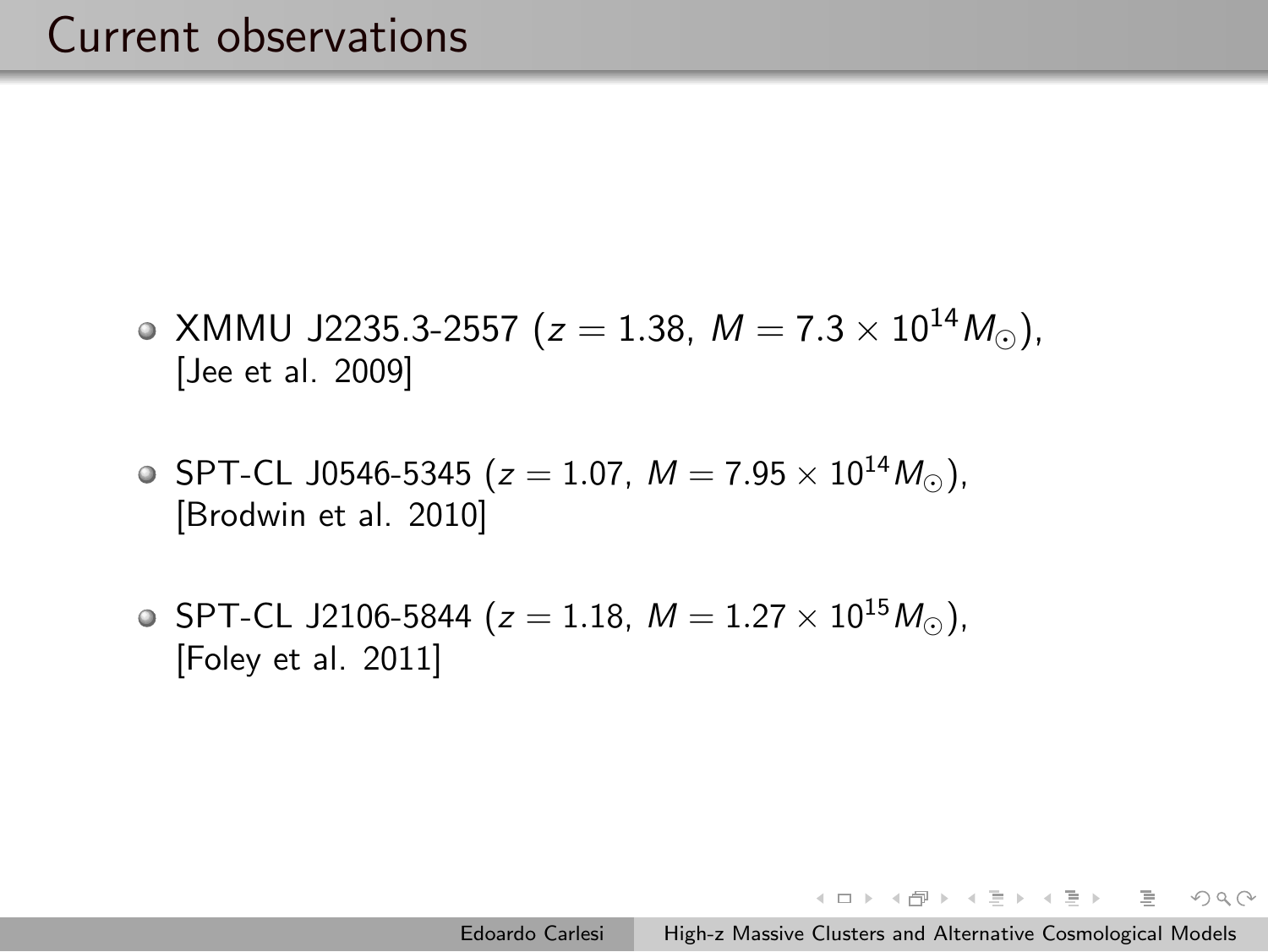- 1. Initial gaussian fluctuations
- 2. Perturbations evolve and collapse
- 3. Clusters size and number at every z depends on 1. and 2.

イロン イ押ン イヨン イヨン

 $OQ$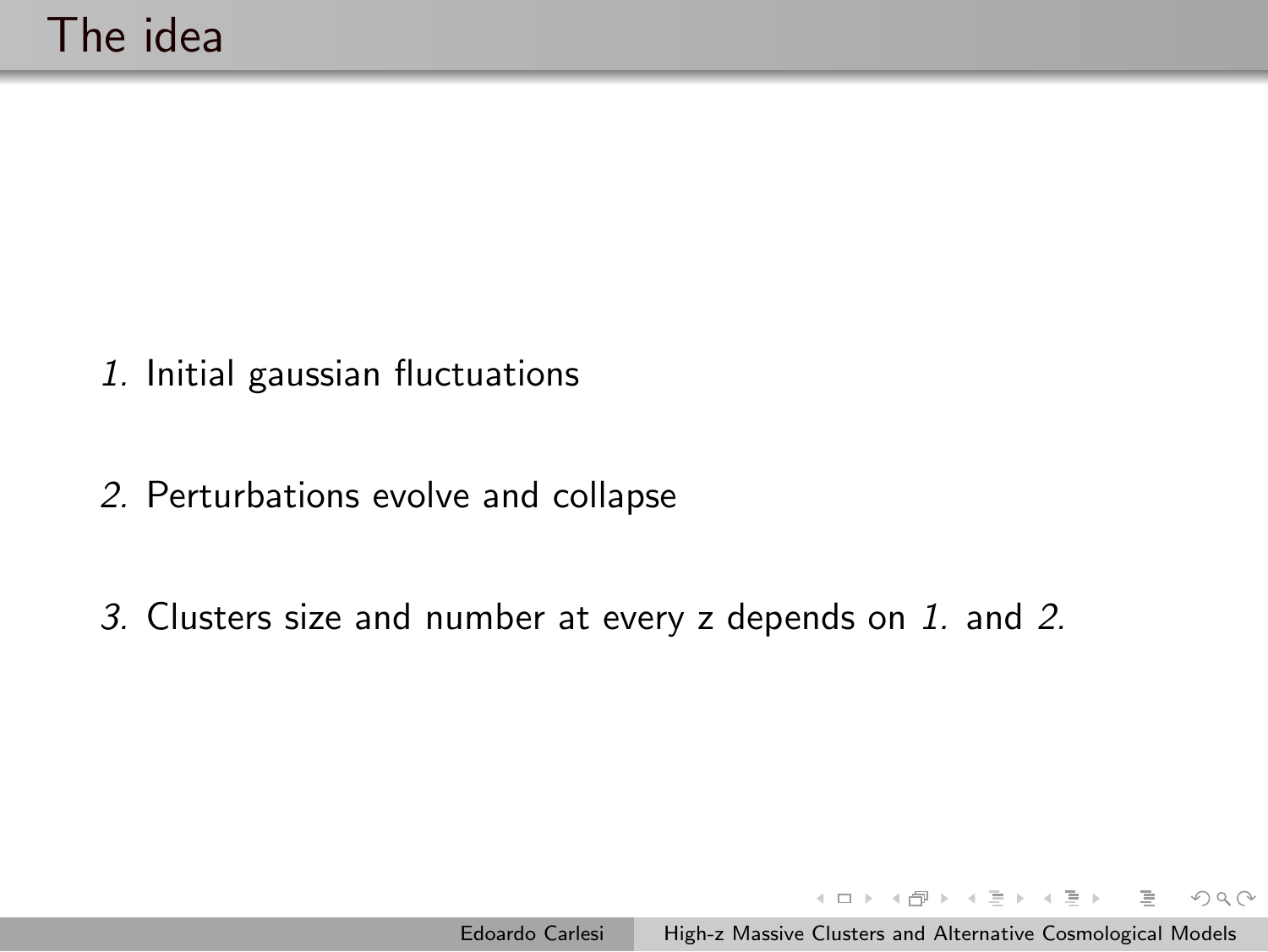- Many possible approaches
- Extreme value statistics, monte carlo, number density integration...
- Results agree only qualitatively

マ 何 ト マ ヨ ト マ ヨ ト

 $OQ$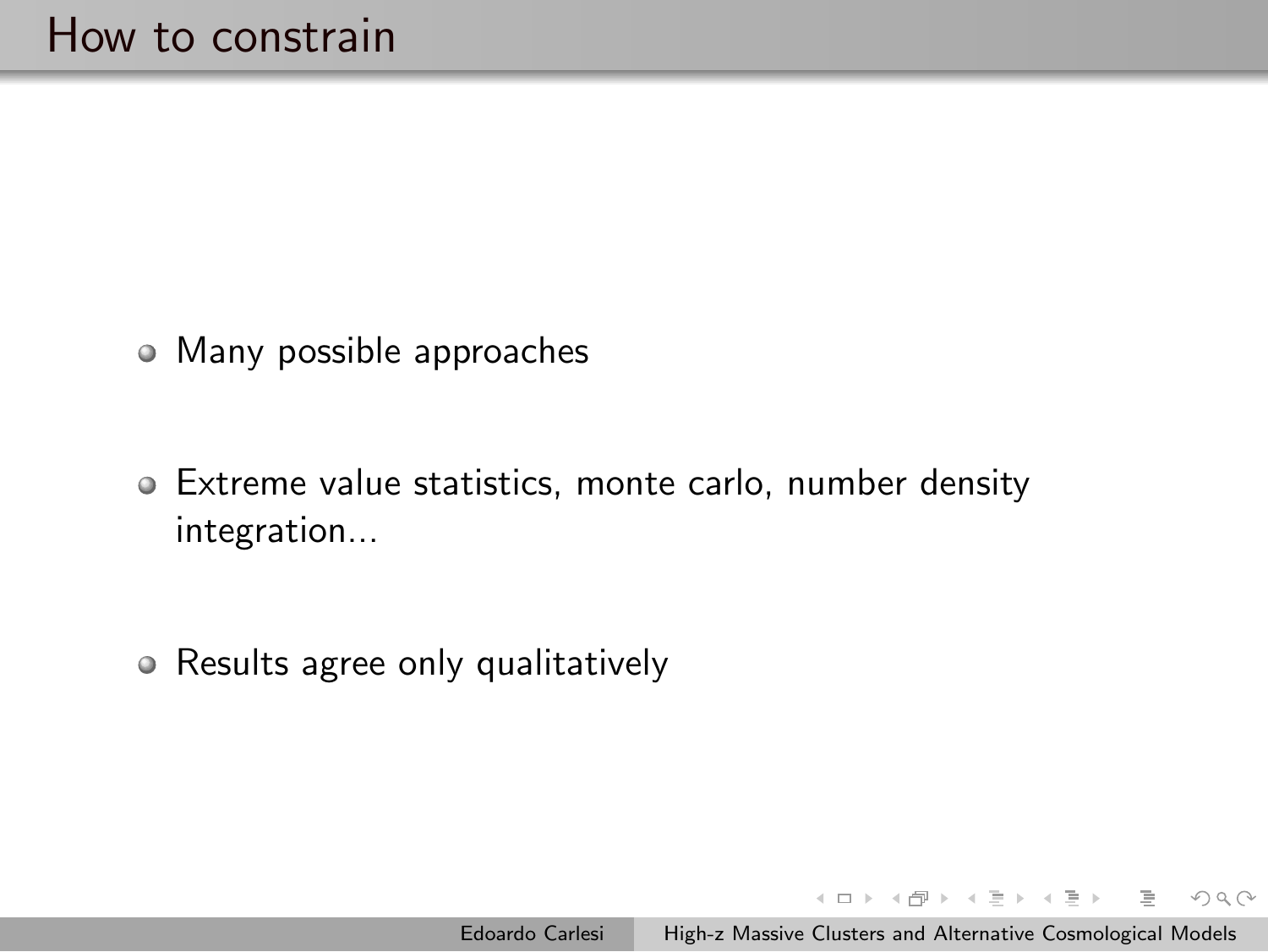# Our Approach

 $\leftarrow \Box \rightarrow$ Edoardo Carlesi [High-z Massive Clusters and Alternative Cosmological Models](#page-0-0)

 $\rightarrow \overline{m} \rightarrow \rightarrow \Xi \rightarrow$ 

 $\rightarrow \equiv$  >

 $OQ$ 

Ξ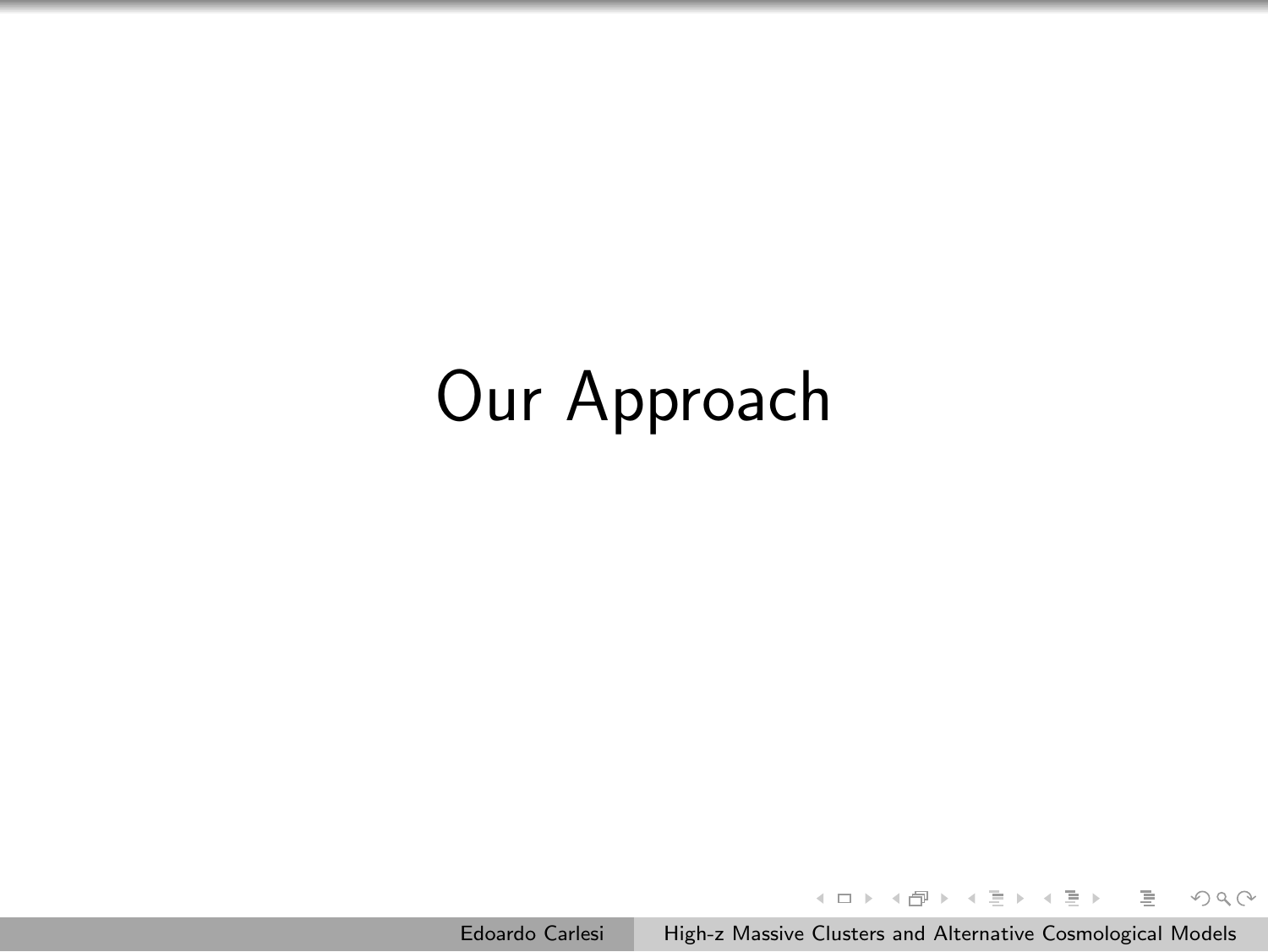## Cumulative Mass Functions

Press-Schechter (1974):

$$
N(>M) \propto \nu e^{\frac{\nu^2}{2}}
$$

Sheth-Thormen (1999):

$$
\mathit{N}(>M) \propto a\nu \big(1+\left(\frac{1}{\nu}\right)^c\big)e^{\frac{\nu^2}{2}}
$$

Tinker (2008):

$$
N(>M) \propto A\nu \big(1+\left(\frac{\sigma_M}{b}\right)^c\big)e^{\frac{-c}{\sigma_M^2}}
$$

Edoardo Carlesi [High-z Massive Clusters and Alternative Cosmological Models](#page-0-0)

イロン イ押ン イヨン イヨン

 $OQ$ 

Ξ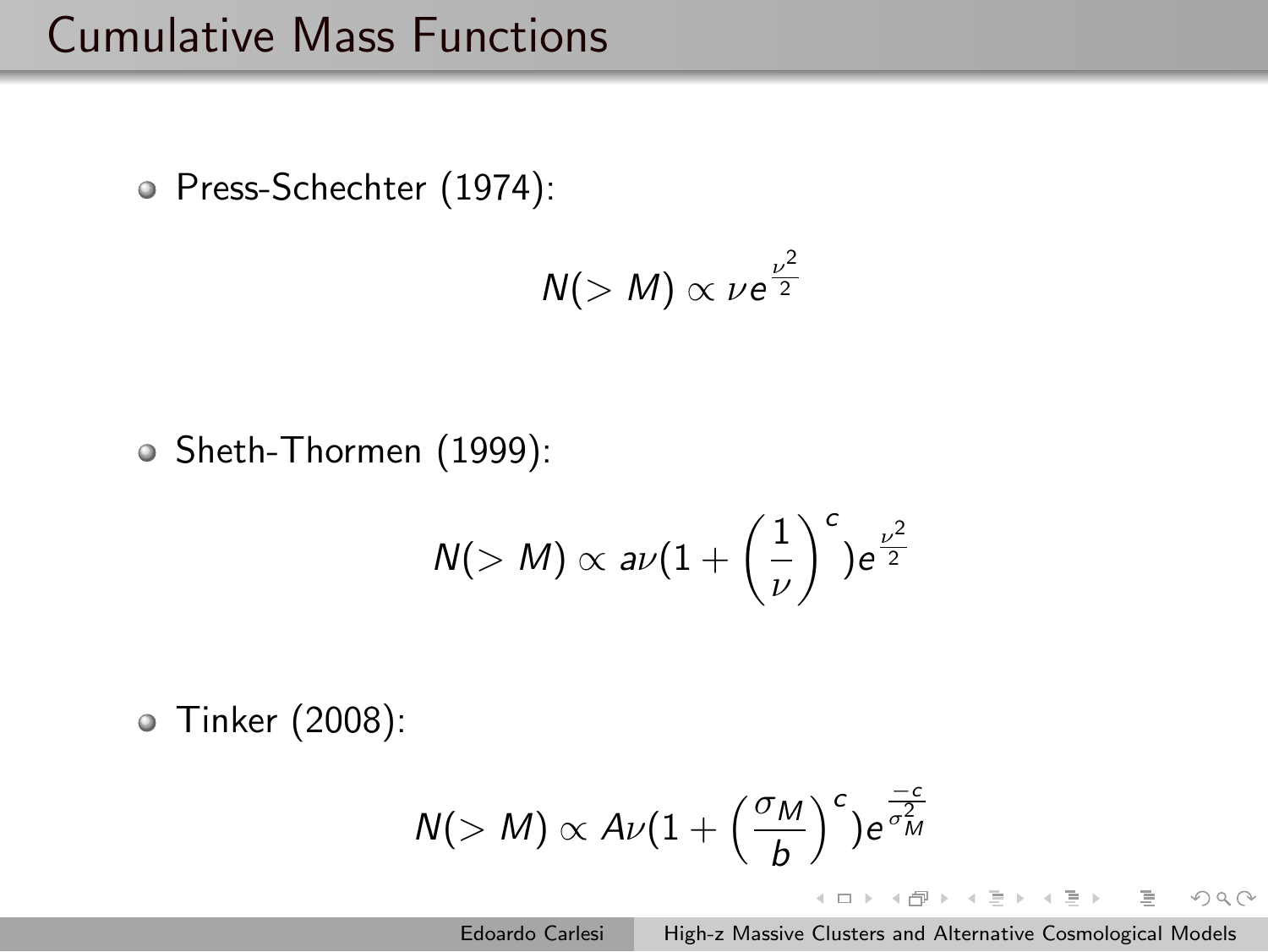### Mass functions

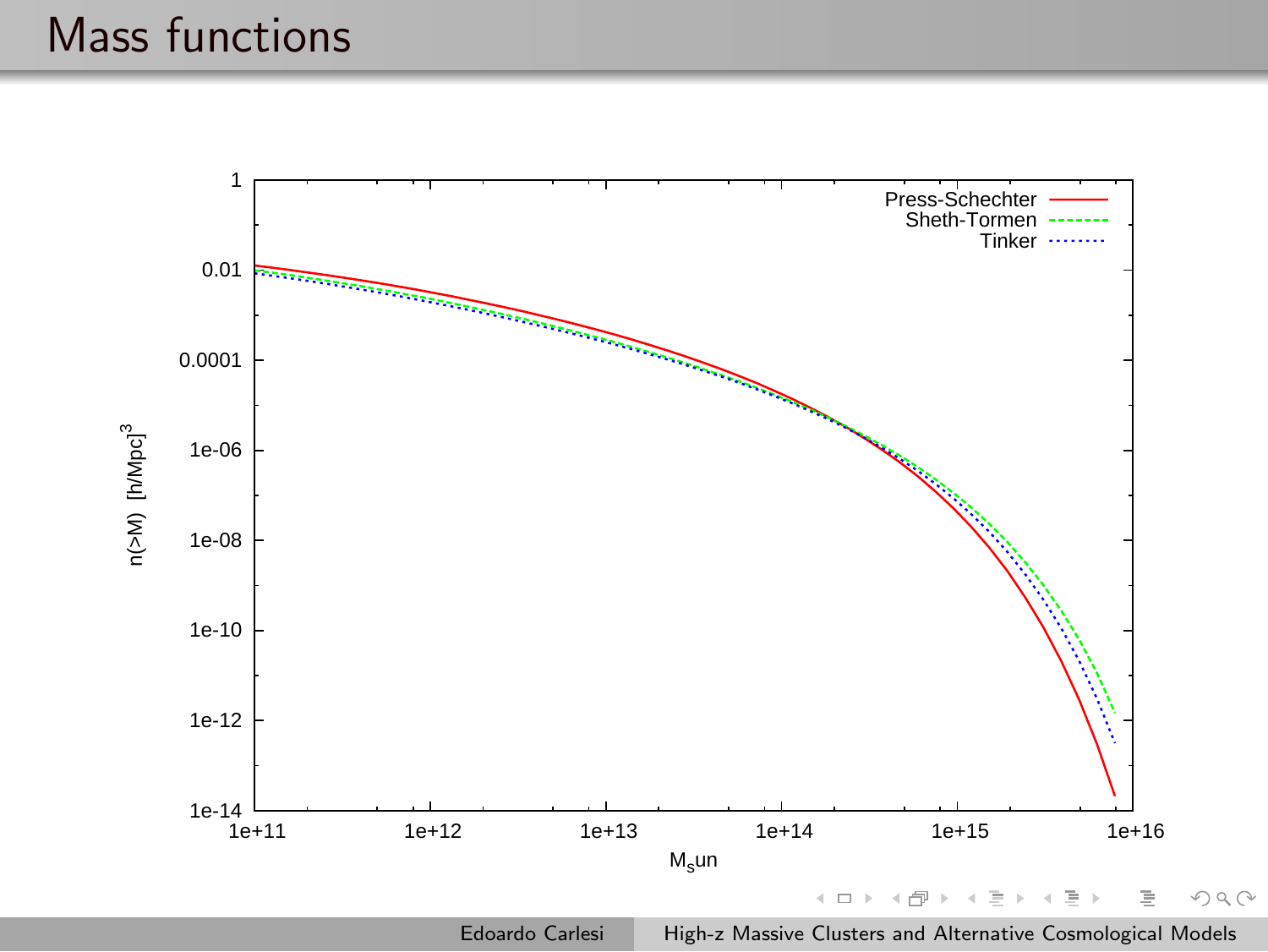- Compute the cumulative mass function  $N(> M)$  at different zs
- $\circ$  Cumulative number density  $n(> M, z)$
- Integrate over comoving volume (survey volume):  $\int n(> M, z)dV_c(z)$

イロト イ母 トイヨ トイヨト

 $OQ$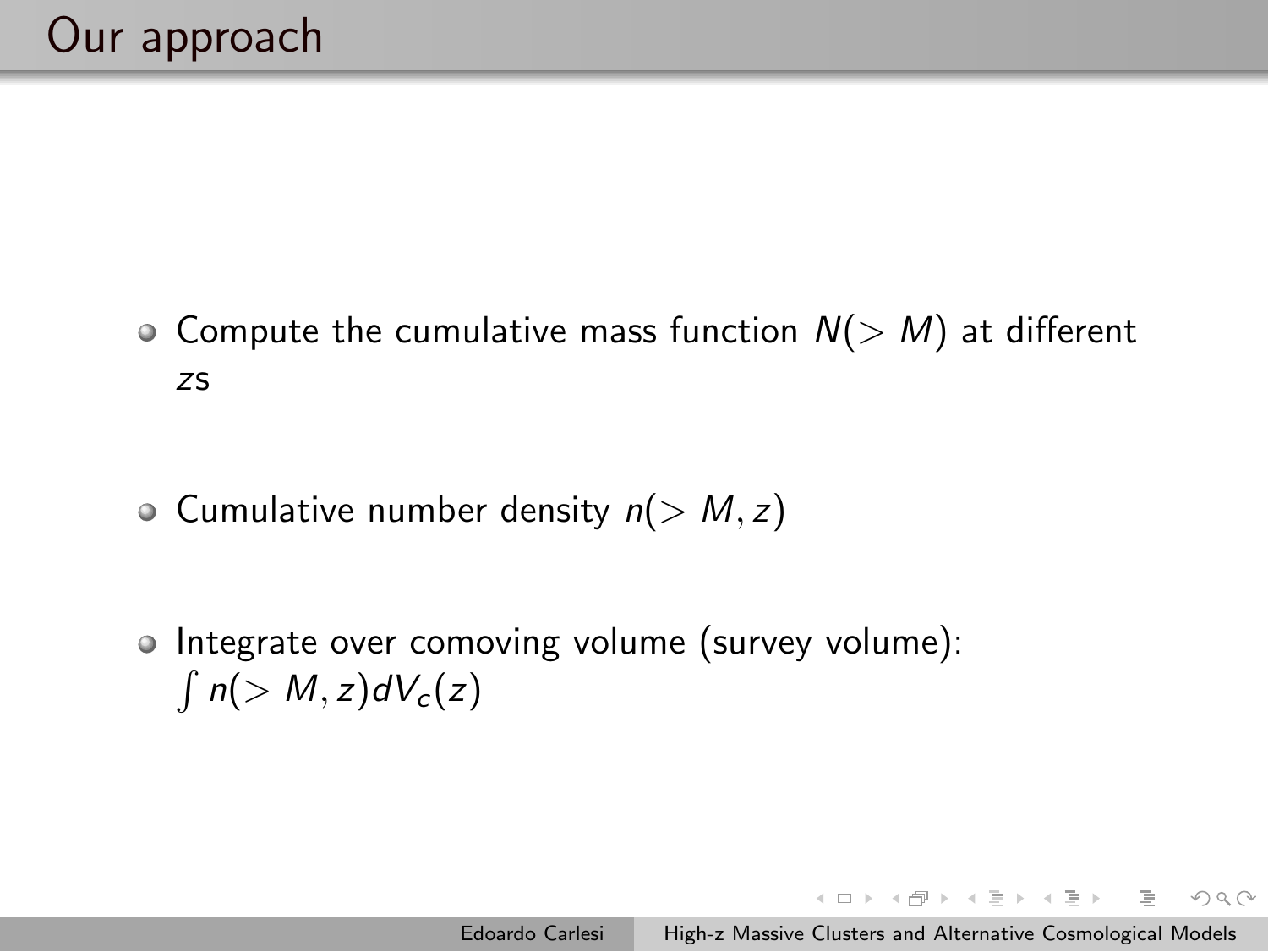# The VDE Model

Edoardo Carlesi [High-z Massive Clusters and Alternative Cosmological Models](#page-0-0)

イロト イ押ト イヨト イヨ

 $QQQ$ 

 $\mathbf{b}$ Ξ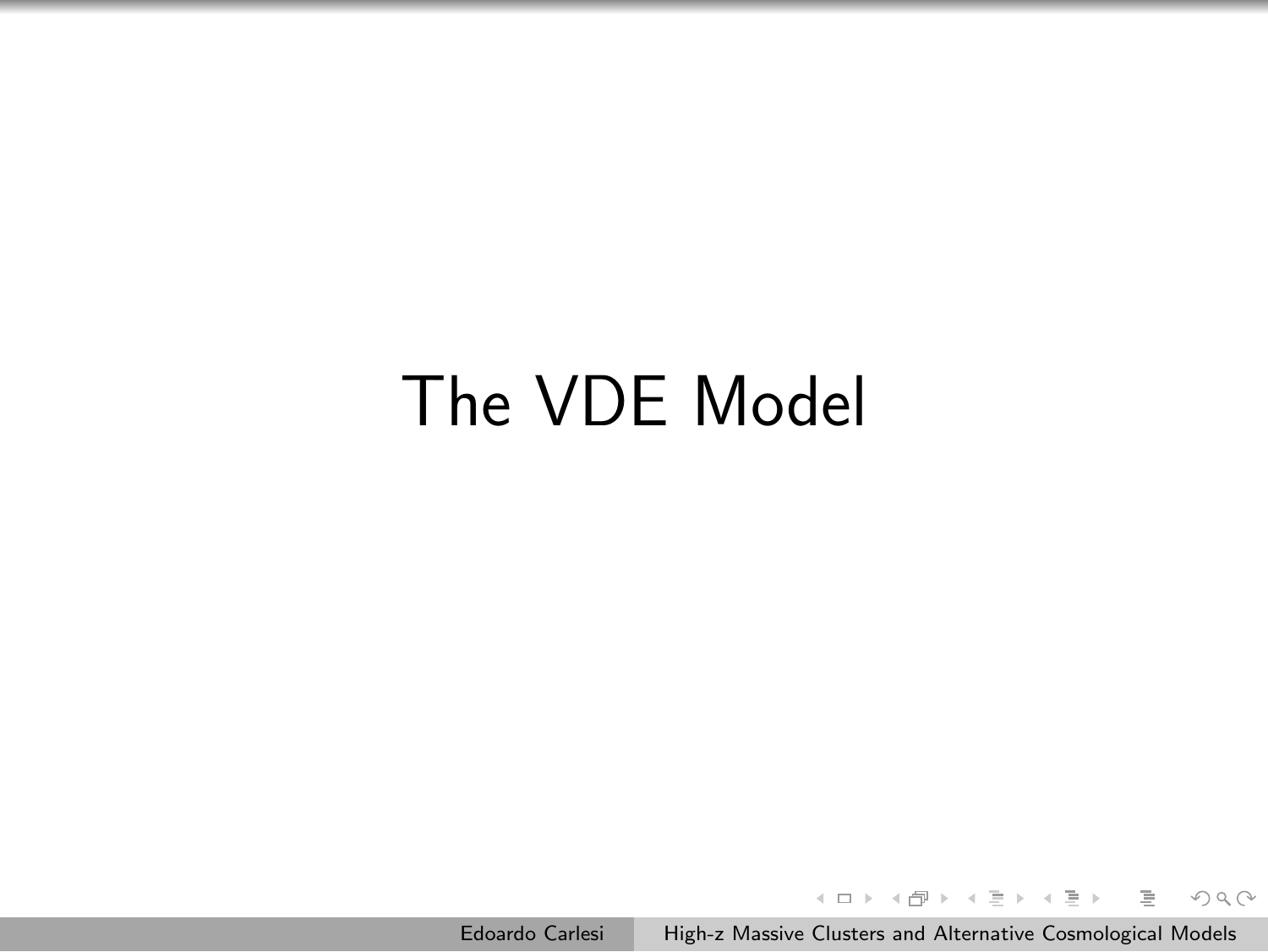## The VDE model

Vector-tensor action  $1$ :

$$
S=\int d^4x\sqrt{-g}\left(-\frac{R}{16\pi G}-\frac{1}{2}\nabla_\mu A_\nu\nabla^\mu A^\nu+\frac{1}{2}R_{\mu\nu}A^\mu A^\nu\right)
$$

- G only dimensional scale in the model
- No free parameters
- No potential terms<sup>2</sup>

 $^1$ J.Beltrán, A.L.Maroto, PRD 78, 063005, 2008  $2$ Kieselev, Armendariz '04; Boehmer, Harko '07; Mota, Koivisto '07

 $\mathcal{A} = \{ \mathbf{0}, \mathbf{0}, \mathbf{0}, \mathbf{0}, \mathbf{0}, \mathbf{0}, \mathbf{0}, \mathbf{0}, \mathbf{0}, \mathbf{0}, \mathbf{0}, \mathbf{0}, \mathbf{0}, \mathbf{0}, \mathbf{0}, \mathbf{0}, \mathbf{0}, \mathbf{0}, \mathbf{0}, \mathbf{0}, \mathbf{0}, \mathbf{0}, \mathbf{0}, \mathbf{0}, \mathbf{0}, \mathbf{0}, \mathbf{0}, \mathbf{0}, \mathbf{0}, \mathbf{0}, \mathbf{0}, \mathbf{0}, \mathbf{0}, \mathbf{0}, \mathbf{0}, \$ 

 $OQ$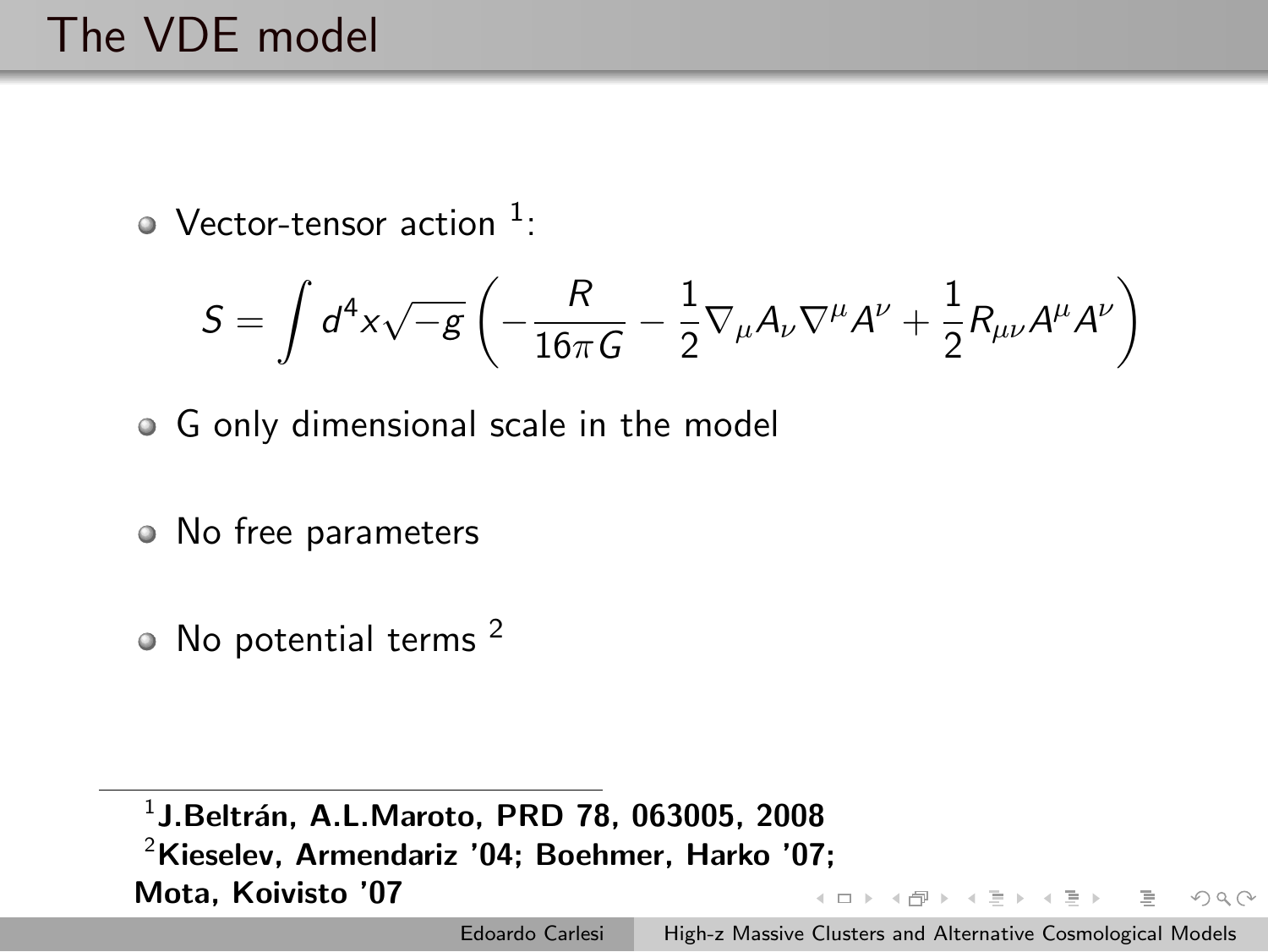### Energy densities



Edoardo Carlesi [High-z Massive Clusters and Alternative Cosmological Models](#page-0-0)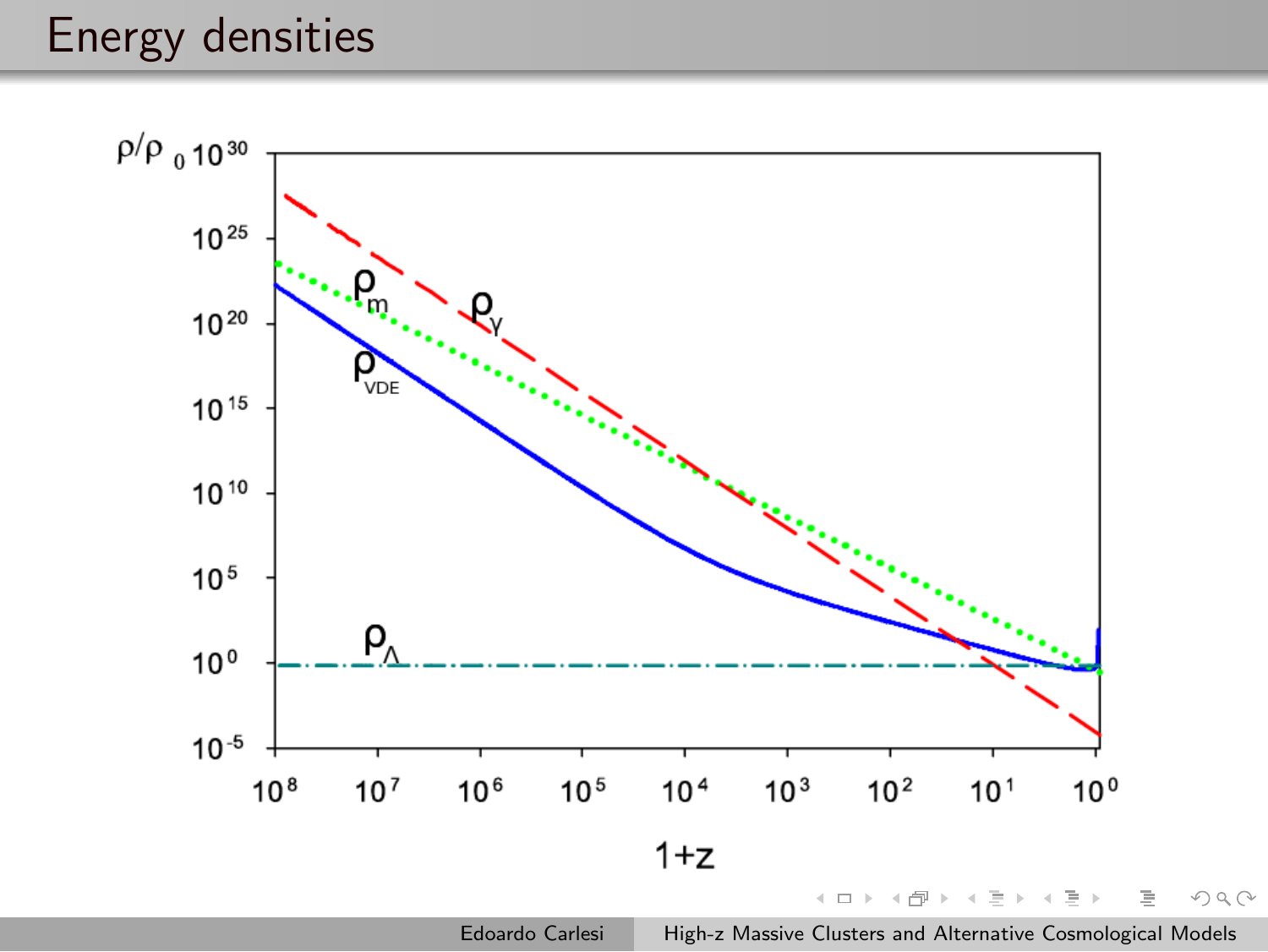# ΛCDM vs. VDE cosmology

| Parameter     | VDE     | <b>ACDM</b> |  |
|---------------|---------|-------------|--|
| $\Omega_M$    | 0.388   | 0.27        |  |
| $\omega_0$    | $-3.53$ | $-1$        |  |
| $\Omega_{DE}$ | 0.612   | 0.73        |  |
| h             | 0.62    | 0.7         |  |
| $\sigma_8$    | 0.83    | 0.8         |  |
|               |         |             |  |

イロト イ部 トイモト イモト  $\equiv$ 

Edoardo Carlesi [High-z Massive Clusters and Alternative Cosmological Models](#page-0-0)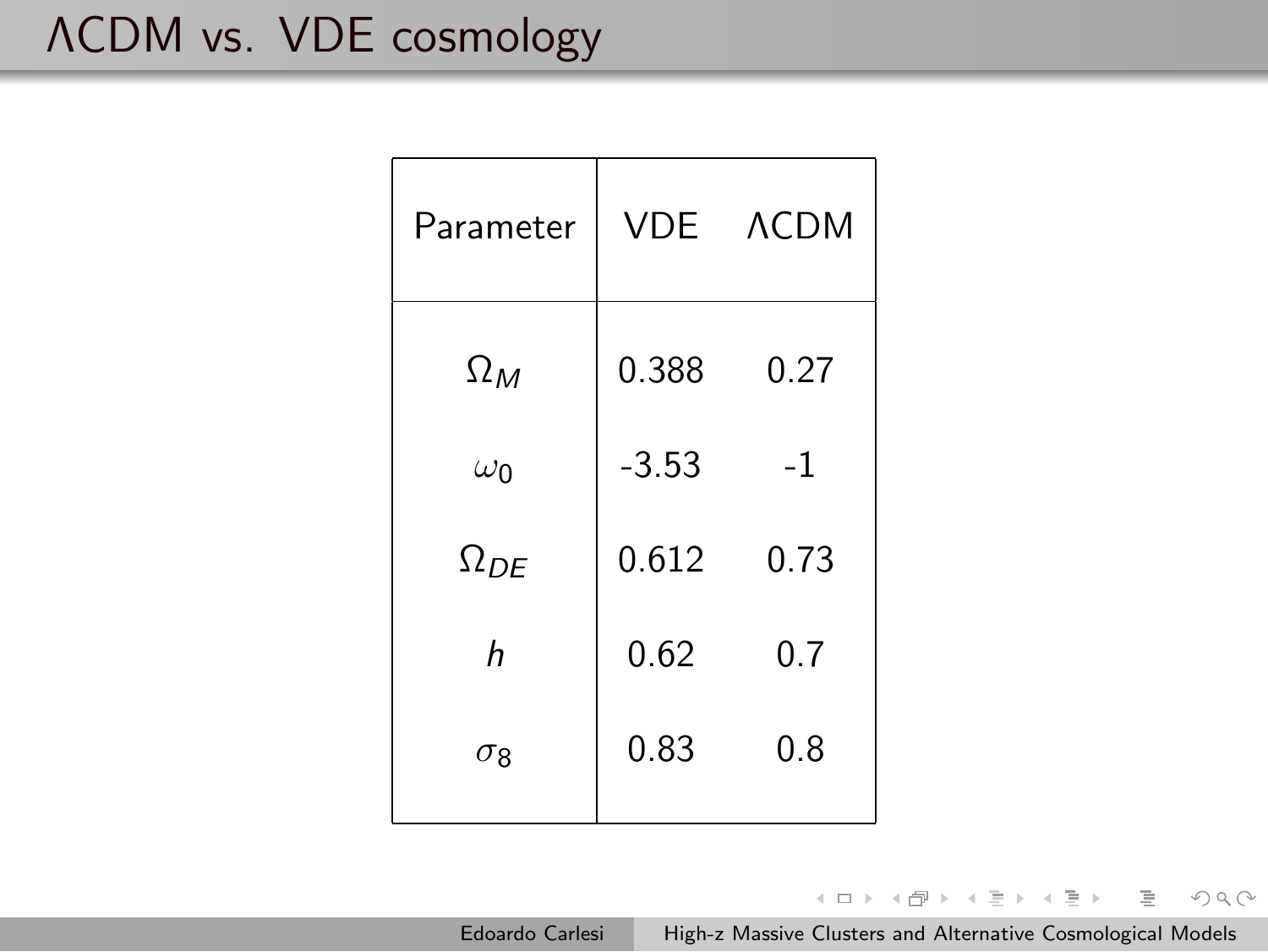### Free/model dependent parameters  $\rightarrow$  Tune the CMF using N-body:

| Simulation      | N particles | Box Size          | M <sub>particle</sub> | $\Omega_M$ | $\sigma$ <sub>R</sub> |
|-----------------|-------------|-------------------|-----------------------|------------|-----------------------|
| $\Lambda$ CDM-1 | $512^3$     | 500 Mpc $h^{-1}$  | $6.95\times10^{10}$   | 0.27       | 0.79                  |
| $\Lambda$ CDM-2 | $512^3$     | 1000 Mpc $h^{-1}$ | $5.55\times10^{11}$   | 0.27       | 0.79                  |
| $VDE-1$         | $512^3$     | 500 Mpc $h^{-1}$  | $1.00\times10^{11}$   | 0.38       | 0.83                  |
| $VDE-2$         | $512^3$     | 1000 Mpc $h^{-1}$ | $8.02\times10^{11}$   | 0.38       | 0.83                  |

#### N-bodies mass functions are box-size limited

イロト イ母 トイラ トイラト

 $OQ$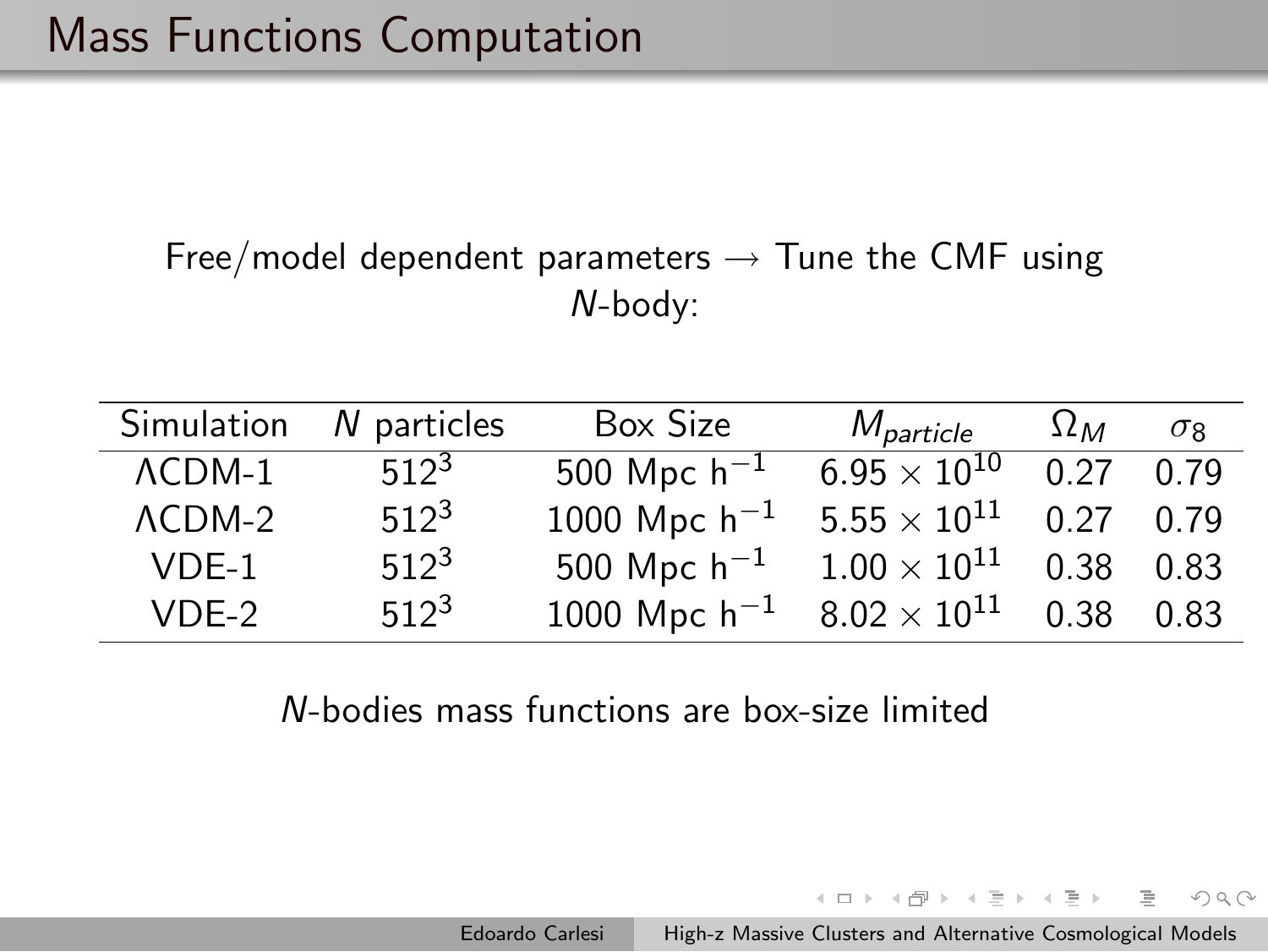## Cumulative mass function at  $z=0,1,2,4$



 $\mathbb{R}$ Edoardo Carlesi [High-z Massive Clusters and Alternative Cosmological Models](#page-0-0)

同  $\mathbf{b}$ Ξ  $\equiv$ 

 $\mathbf{b}$ Ξ  $OQ$ 

 $\leftarrow \Box$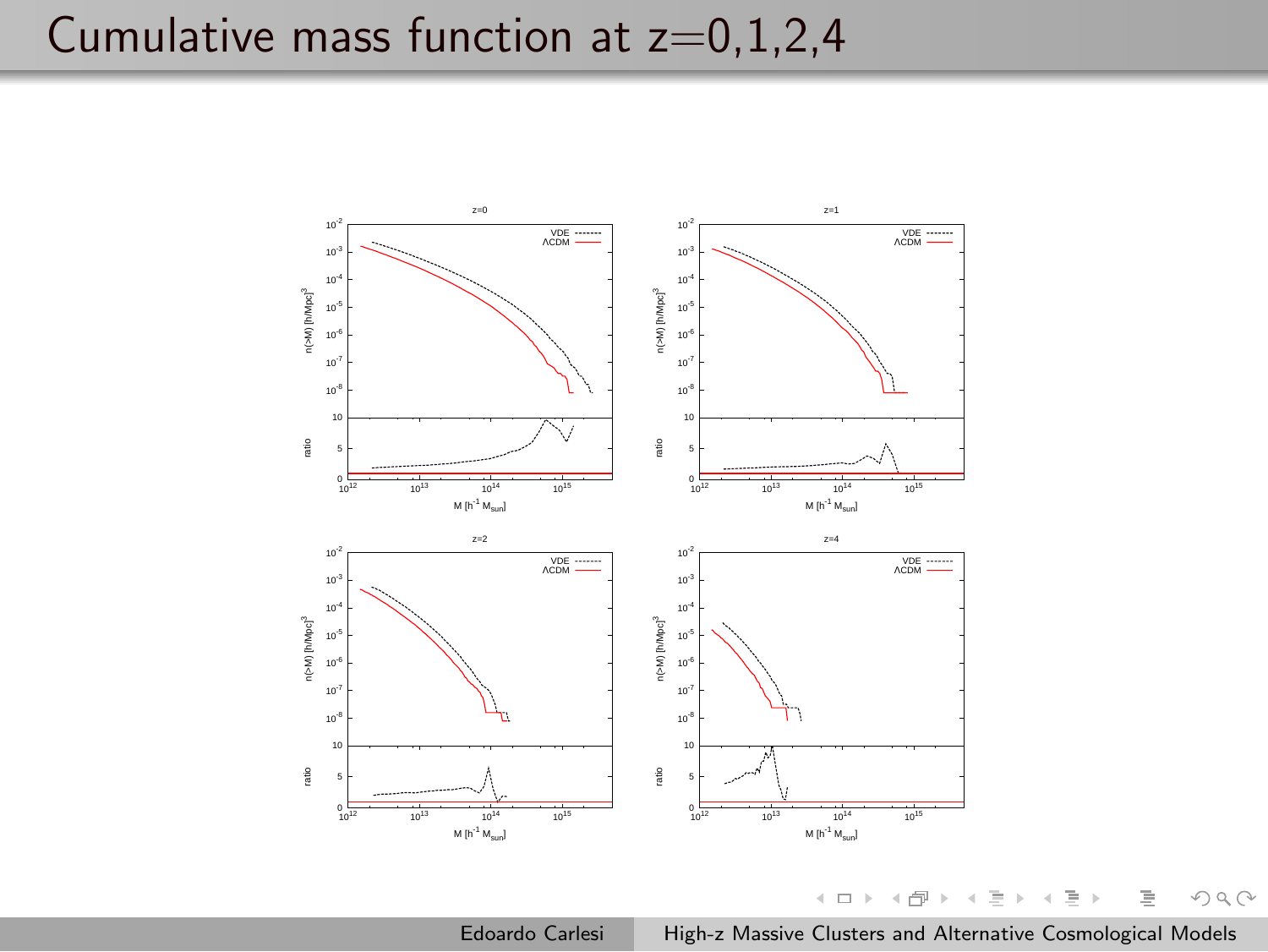### Number Density

We use Sheth-Tormen to compute  $n(> M_0, z)$   $(M_0 = 5 \times 10^{14})$ :

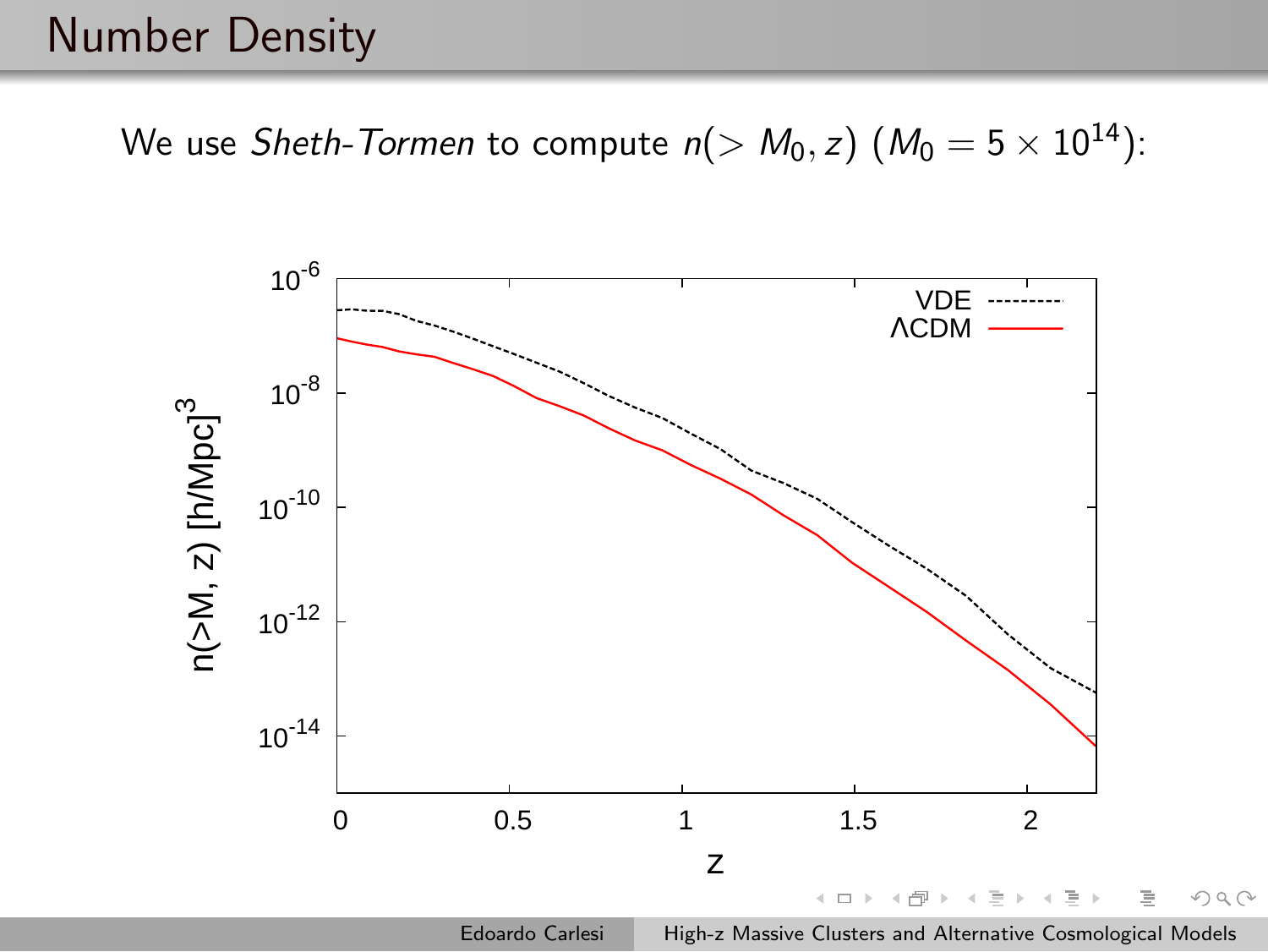- Compute  $n(> M_0, z)$  for different  $M_0$ s and different models (VDE, ΛCDM)
- $\bullet$  Integrate *n* over comoving volume  $V_c$ :

$$
dV_c(z) = D_H \frac{(1+z)^2 D_A}{E(z)} d\Omega dz
$$

• Obtain expected number of objects  $M > M_0$ 

イロト イ押 トイヨ トイヨト

 $OQ$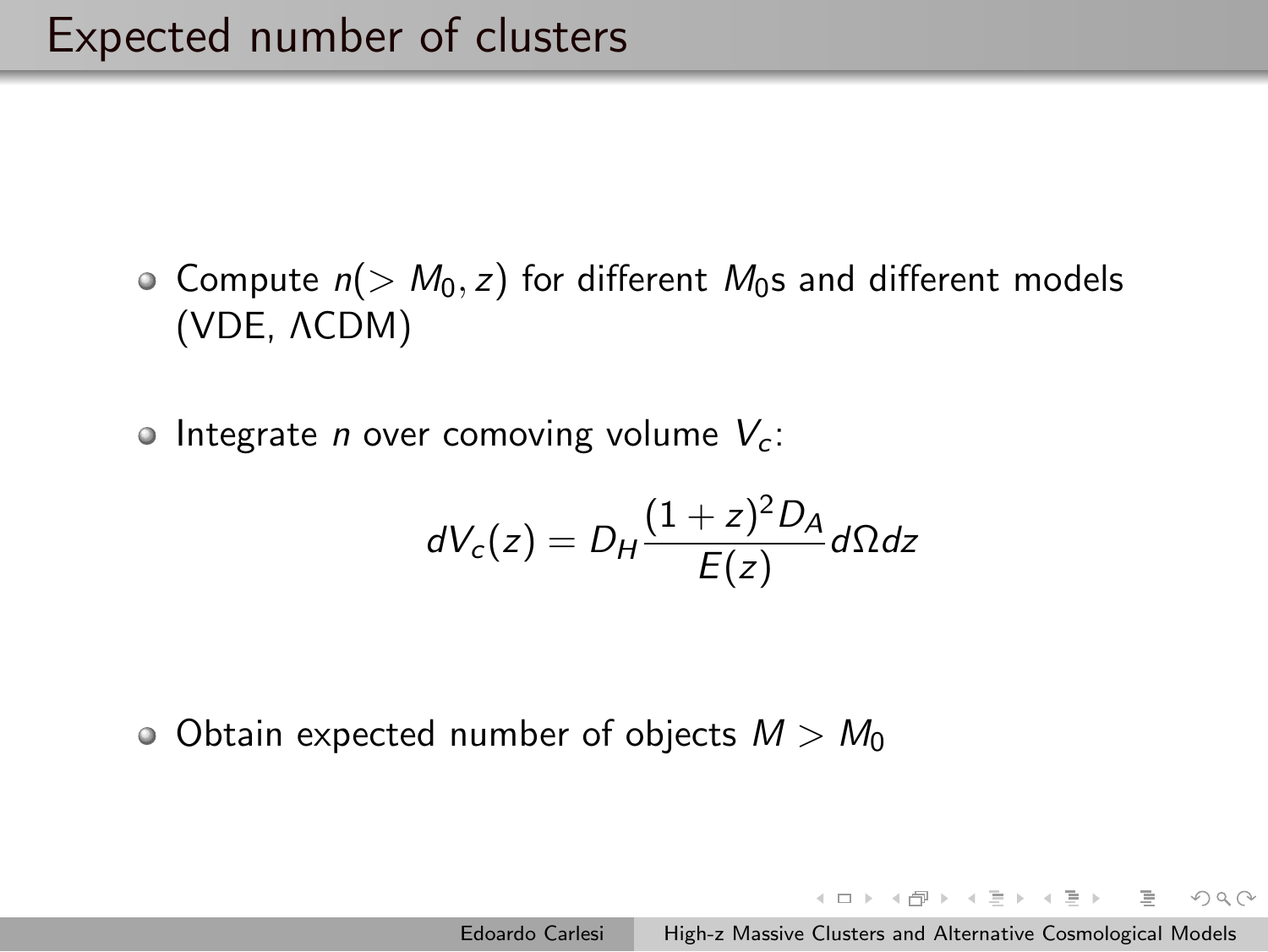| $M[10^{14}M_{\odot}]$ | /\ z         | $\Omega_{\text{survey}}[deg^2]$ | $N_{\Lambda\rm CDM}$ | $N_{\rm VDE}$ |
|-----------------------|--------------|---------------------------------|----------------------|---------------|
| $>10\,$               | >1           | 2500                            | 0.007                | 0.02          |
| $\gt$ (               |              | 2500                            | 0.03                 | 0.31          |
| > 5                   | $1.38 - 2.2$ | 11                              | 0.005                | 0.06          |

- Extremely low number expected in ΛCDM
- Probabiliy substantially enhanced in VDE

イロト イ部ト イミト イモト

 $OQ$